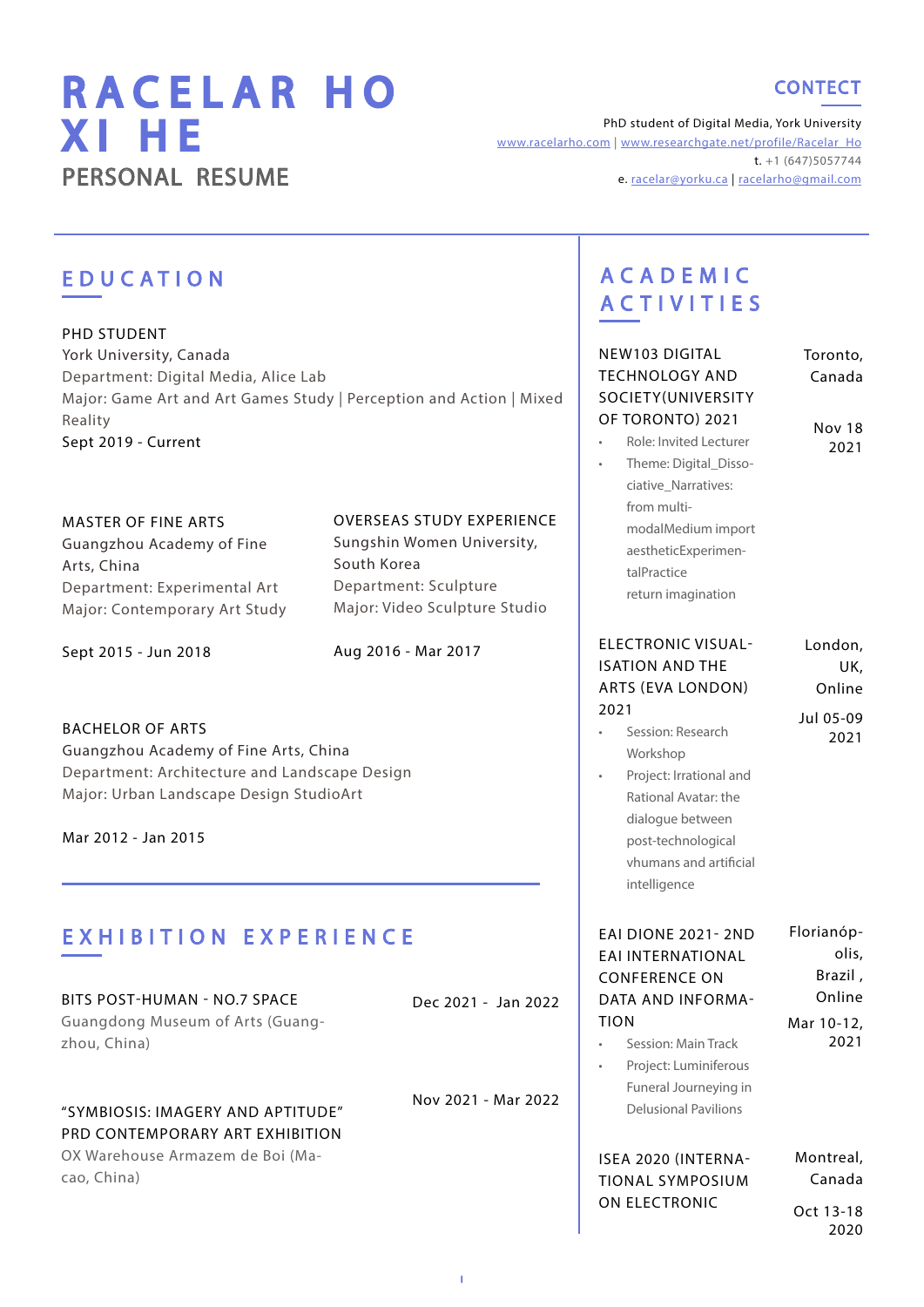| <b>MUNDANE FUTURES PAVILION</b><br>The Wrong Biennale nº5 (Online)                                                                                           | Nov 2021 - Mar 2022 | ART.                                                   |
|--------------------------------------------------------------------------------------------------------------------------------------------------------------|---------------------|--------------------------------------------------------|
| RE[NEW]ALL 2021: A SENSORIUM<br><b>EXHIBITION FOR THE SOCIETY FOR</b><br>LITERATURE, SCIENCE, AND THE ARTS<br>(SLSA)<br>SLSA Annual Conference and York Uni- | Sept - Oct 2021     | URB                                                    |
| versity (Online: Mozilla Hub)                                                                                                                                |                     | <b>SEN</b><br>MEN                                      |
| <b>IMMENSIVA RESIDENCE SHOW 2021</b><br>ESPRONCEDA Institute of ART & CUL-<br>TURE (Barcelona, Spain)                                                        | <b>JUN 2021</b>     | GIES<br>PHIE                                           |
| <b>2018 GRADUATE STAR ART SHOW</b><br>Box Art Space, (Shenzhen, China)                                                                                       | Sept 2018           |                                                        |
| <b>DESIGN OF GUISHAN</b><br>BI-CITY Biennale of Urbanism/Archi-<br>tecture (Shenzhen, China)                                                                 | Nov 2017 - Mar 2018 | Ρl<br>ΕS                                               |
| <b>INTERSECTION OF PARALLEL LINES</b><br>SPACEO Gallery (Seoul, South Korea)                                                                                 | Jul - Aug 2017      | IRRA<br><b>ATA</b>                                     |
| SILHOUETTE OF THE ILLUMINATION<br>Ruyifang Neighborhood (Guangzhou,<br>China)                                                                                | Jun 2017            | POS<br>AND<br><b>KEY</b><br>Artifi                     |
| <b>HOLY MOLY</b><br>ETA. D Museum (Seoul, South Korea)                                                                                                       | Feb 2017            | Realit<br>Appli<br>Natu<br><b>TIME</b>                 |
| <b>OPEN STUDIO</b><br>Jungdaban Gallery (Seoul, South Ko-<br>rea)                                                                                            | Dec 2016            | LUM<br>ING.                                            |
| CHINA ABSTRACT ART (SUZHOU STA-<br>TION)<br>Kenda Art Gallery (Suzhou, China)                                                                                | Jul 2016            | KEY'<br>Virtu<br><i>Issue</i><br>rative<br><b>TIME</b> |
| <b>EXHIBITION OF ANNUAL OF CONTEM-</b><br>PORARY ART OF CHINA<br>Beijing Minsheng Art Museum (Beijing,<br>China)                                             | Jun - Aug 2016      | PREI<br>OF O<br><b>KEY</b>                             |
| <b>EXHIBITION "ABSTRACT ART IN CHINA"</b><br>117 Art Center-Ningbo Culture Center                                                                            | Jun - Aug 2016      | Com<br>Cultu<br>DOI                                    |

 $\mathsf{S}$ )

Session: Artist talks • Project: Shanawdithit VR: Exploration of Indigenous Opera in Immersive Media

### **AN-RELATED** SORIA: ENVIRON-**NTS, TECHNOLO-**S, SENSOBIOGRA-ES.

Koli, Finland

Jun 6-12 2020

- Session: Boundaries of Perception – Virtual vs Reality;
- Project: Luminiferous Funeral, MR game art;

# **JBLICATION SAYS**

**ATIONAL AND RATIONAL AV-R: THE DIALOGUE BETWEEN** T-TECHNOLOGICAL HUMANS D ARTIFICIAL INTELLIGENCE

### WORDS

cial Intelligence, Digitally Enhanced ity, Open-Source Technology, Mobile ications, Natural Language Processing, Ire and Environment, Digital Art July, 2021

### **INIFEROUS FUNERAL JOURNEY-**IN DELUSIONAL PAVILIONS

### **WORDS**

al Reality, NLP, AI, Game Design, Social es, Climate Issues, Interactivity, Collabore Content Creation, XR March 2021

### **LIMIARY RESEARCH: THE BIRTH** COMPUTER ART

**WORDS** Computer Art, Two Cultures, The Third ure [CNKI: CDMD:2.1018.842114]( CNKI: CDMD:2.1018.842114) (CN) [10.13140/RG.2.2.15757.90084](http://10.13140/RG.2.2.15757.90084) (EN)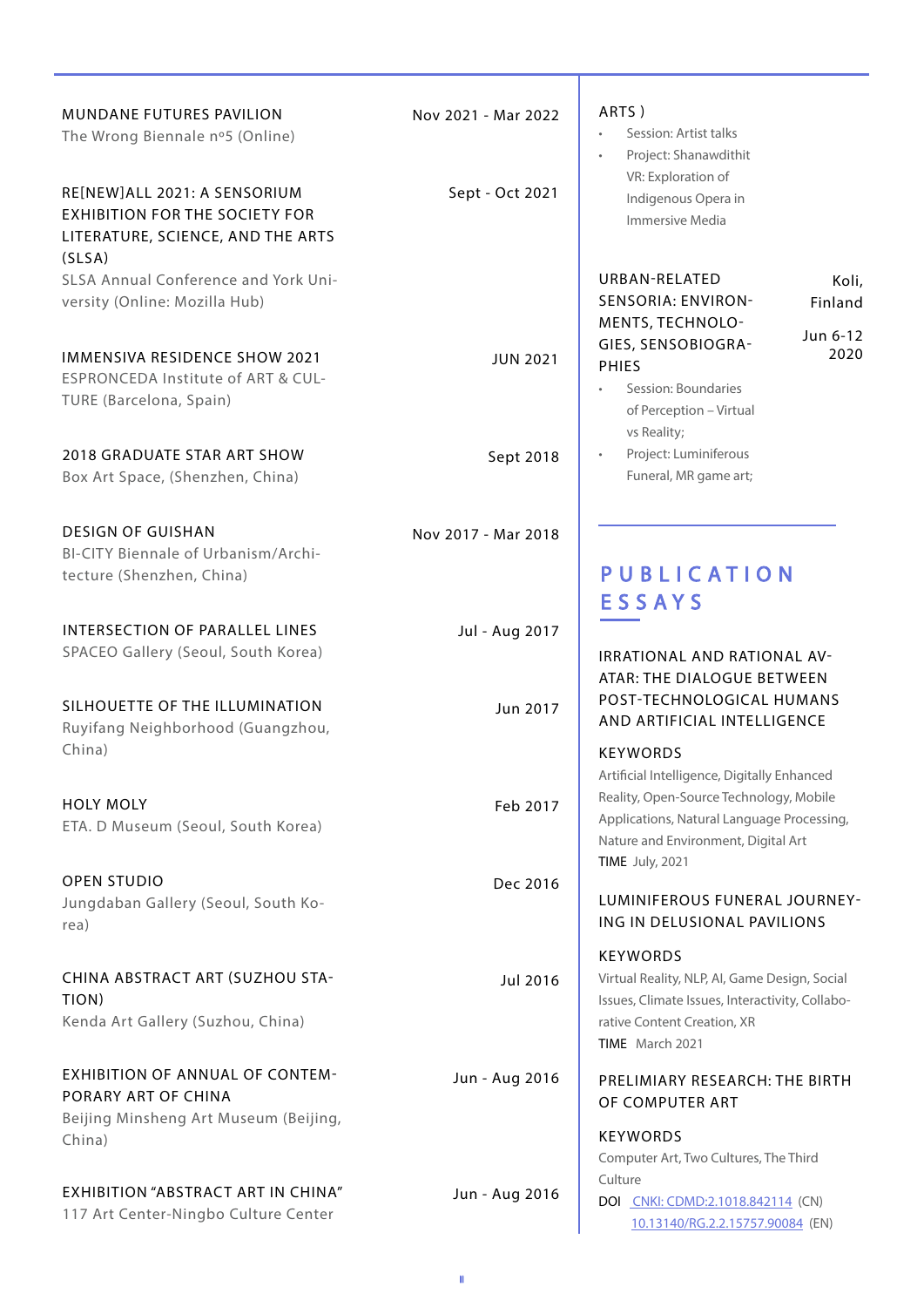| (Ningbo, China)                                                                                                                                       |                | TO BE OR NOT TO BE, THAT IS A<br>QUESTION: THE LOVE STORY OF<br><b>GAMES AND ARTS</b>                                                                                                    |  |  |
|-------------------------------------------------------------------------------------------------------------------------------------------------------|----------------|------------------------------------------------------------------------------------------------------------------------------------------------------------------------------------------|--|--|
| <b>DESIGN OF GUISHAN - ASIAN NET-</b><br><b>WORKING ACADEMIC WORKSHOP</b><br>A6 Exhibition Hall, Redtory Art & De-<br>sign Factory (Guangzhou, China) | May 2016       | SITUATED ATMOSPHERE - CON-<br><b>SCIOUS AROUSAL OF EMOTIONAL</b><br>AND EMBODIED PERCEPTION IN<br><b>AESTHETIC EXPERIENCE</b>                                                            |  |  |
| INTERNATIONAL FEMALE VISUAL ART<br><b>EXHIBITION</b><br>KID Art Museum, Dahua 1935 Museum<br>(Xi'an, China)                                           | Mar 2016       | <b>KEYWORDS</b><br>Atmosphere, Synaesthesia, Aesthetic Experi-<br>ence, Conscious Arousal, Art Therapy                                                                                   |  |  |
| THE 7TH GRADUATES ART FAIR<br>Guangzhou Poly World Trade Center<br>Expo (Guangzhou, China)                                                            | Nov 2015       | THE TREACHERY OF MUSIC - FROM<br>CECI N'EST PAS UNE PIPE TO CECI<br>Ñ'EST PAS UNE MUSIQUE<br><b>KEYWORDS</b><br>Semiotics Signify and Signified, Symbol, Icon,<br>Index, Music Composing |  |  |
| RED AND GREEN - INTERNATIONAL<br><b>FEMALE ART EXHIBITION</b><br>117 Art Center-Ningbo Culture Center<br>(Ningbo, China)                              | Mar 2015       |                                                                                                                                                                                          |  |  |
| <b>ABSTRACT AND FIGURATIVE ART RE-</b><br><b>SEARCH EXHIBITION</b><br>the Gallery of Fine Arts Academy of                                             | Sept 2014      | <b>RESEARCH</b><br>EXPERIENCE<br>RESEARCH PROJECT<br>Jun 2018                                                                                                                            |  |  |
| Hunan Normal University (Changsha,<br>China)                                                                                                          |                | OF ELECTRONIC<br>Present<br><b>GAME THEORY</b>                                                                                                                                           |  |  |
| <b>INTRODUCE THE STUDENT FOR MAS-</b><br>TFR - YIYING MA<br>Artron.net Column and Online Exhibi-<br>tion (China)                                      | Aug - Oct 2014 | May 2016<br><b>DESIGN OF GUIS-</b><br>HAN - ASIAN NET-<br><b>WORKING ACADEMIC</b><br><b>WORKSHOP</b>                                                                                     |  |  |
| <b>NEW FORCES-POLY</b><br>Artron.net Online Exhibition (China)                                                                                        | Apr - May 2014 | <b>GAFA AND ECOLE</b><br>Oct 2015<br><b>NATIONALE SU-</b><br>PERIEURE DES ARTS<br><b>DECORATIF BLOCK</b>                                                                                 |  |  |
| DELIRIUM-PERSONAL ART EXHIBITION<br>This Gallery (Beijing, China)                                                                                     | Jan - Feb 2014 | <b>WORKSHOP</b><br><b>AECOM X GAFA</b><br>May 2014<br>- "THE TYPE OF                                                                                                                     |  |  |
| THE FOURTH CHINA (INTERNATIONAL)<br><b>COLLEGE STUDENT'S ART EXHIBITION</b><br>Tianjin People's Fine Arts Publishing<br>House (Tianjin, China)        | Oct - Dec 2013 | <b>STREETS" ARCHI-</b><br><b>TECTURE AND</b><br><b>LANDSCAPE DESIGN</b><br><b>WORKSHOP</b>                                                                                               |  |  |
| AECOM X GAFA - "THE TYPE OF                                                                                                                           | Oct - Dec 2013 |                                                                                                                                                                                          |  |  |

STREETS" ARCHITECTURE AND LAND-

SCAPE DESIGN WORKSHOP Guangzhou Academy of Fine Arts

### HONOURS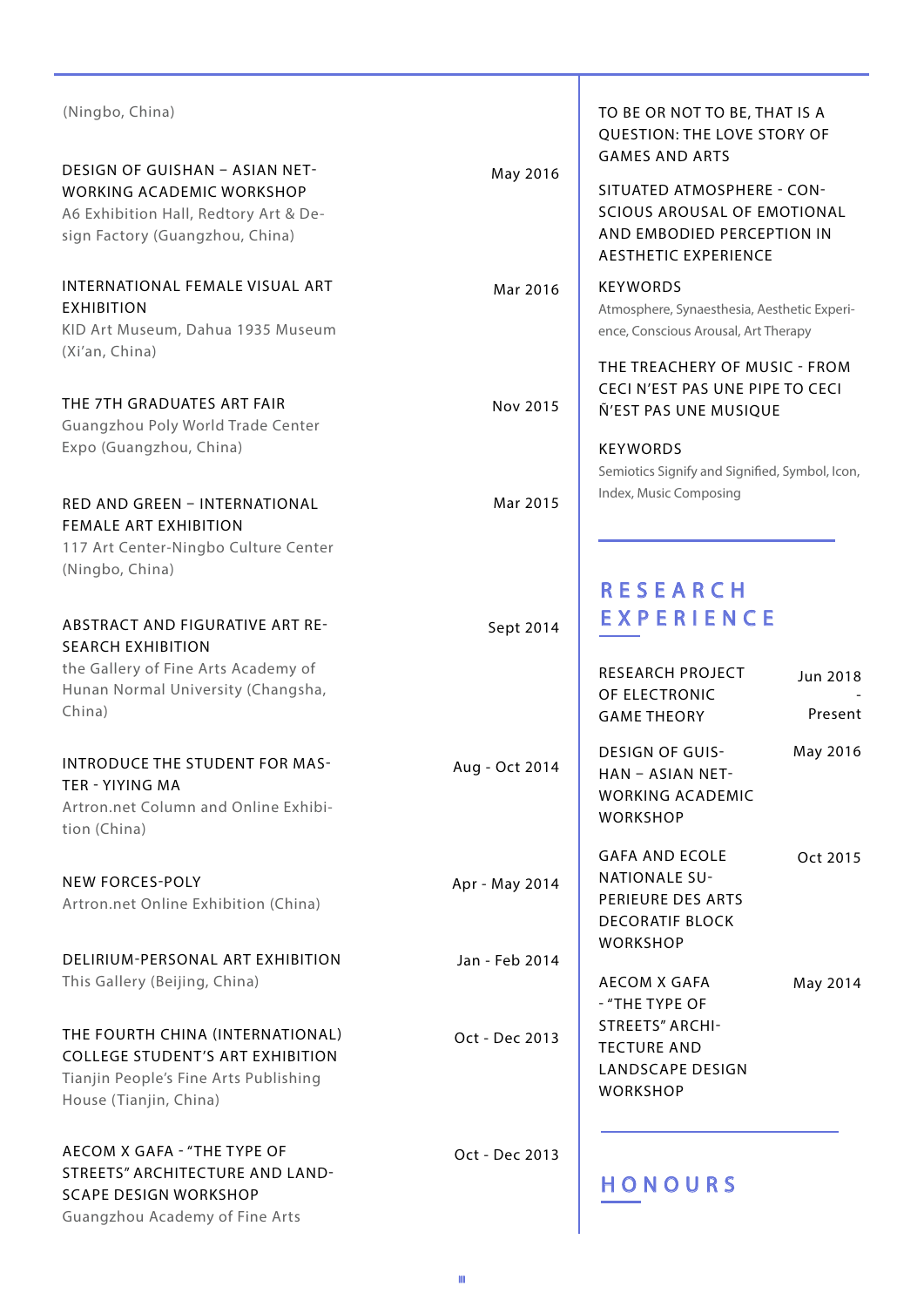| (Guangzhou, China)                                                                         |                                      | <b>CIBC FINE ARTS</b><br><b>GRADUATE STUDENT</b>                                            | Nov 2020                       |
|--------------------------------------------------------------------------------------------|--------------------------------------|---------------------------------------------------------------------------------------------|--------------------------------|
| THE 5TH GRADUATES ART FAIR<br>Guangzhou Poly World Trade                                   | Dec 2013                             | AWARDS                                                                                      | York University                |
| Center Expo (Guangzhou, China)                                                             |                                      | <b>EXCELLENT GRADUA-</b><br><b>TION THESIS AWARD</b>                                        | Jun 2018                       |
| <b>READ AVANT-GRANT &amp; THINK CON-</b><br><b>TEMPORARY</b>                               | Jan 2013                             |                                                                                             | Guangzhou Academy of Fine Arts |
| Artron.net Online Exhibition (China)                                                       |                                      | <b>EXCELLENT GRADUA-</b><br><b>TION CREATION</b>                                            | Jun 2018                       |
| THE 1ST OIL PAINTING EXHIBITION OF<br>UNIVERSITIES IN GUANGDONG                            | Oct 2012                             |                                                                                             | Guangzhou Academy of Fine Arts |
| Art Museum of Guangzhou Academy<br>of Fine Art (Guangzhou, China)                          |                                      | <b>NATIONAL SCHOL-</b><br><b>ARSHIP IN GUANG-</b><br>ZHOU ACADEMY OF<br><b>FINE ARTS</b>    | Dec 2017                       |
| WORKING EXPERIENCE<br>YORK UNIVERSITY                                                      | Dec 2019                             | <b>FIRST-CLASS SCHOL-</b><br><b>ARSHIP IN GUANG-</b><br>ZHOU ACADEMY OF<br><b>FINE ARTS</b> | Dec 2017<br>Dec 2016           |
| Research Assistance, Alice Lab                                                             | Present                              | SECOND-CLASS<br><b>SCHOLARSHIP IN</b><br><b>GUANGZHOU ACAD-</b>                             | Jun 2015                       |
| YORK UNIVERSITY<br>Research Assistance, Sensorium                                          | Oct 2019<br>Present                  | <b>EMY OF FINE ARTS</b>                                                                     |                                |
| <b>GUANGZHOU ACADEMY OF FINE ARTS</b><br>Researcher, Contemporary Art Re-<br>search Studio | <b>June 2018</b><br><b>July 2019</b> | OUTSTANDING<br><b>CLASS LEADER IN</b><br><b>GUANGZHOU ACAD-</b><br><b>EMY OF FINE ARTS</b>  | Jun 2015                       |
| ID ART DESIGN EDUCATION<br><b>Teacher-Professional Training</b>                            | Aug 2015<br>July, 2019               | <b>MERIT STUDENT IN</b><br><b>GUANGZHOU ACAD-</b><br><b>EMY OF FINE ARTS</b>                | Jun 2015                       |
| YIXING CULTURE COMMUNICATION<br>CO. LTD.                                                   | Feb 2014                             | <b>EXCELLENT GRADUA-</b><br><b>TION CREATION</b>                                            | Jan 2015                       |
| <b>Curatorial Assistant-Curation</b>                                                       | Dec 2016                             | <b>EXCELLENT WORK</b><br>AWARD IN THE FIRST                                                 | Oct 2014                       |
| NINGBO 117 MUSEUM OF ART<br>Freelance Designer - Visual Design                             | Mar 2015<br>Apr 2016                 | <b>GUANGDONG UNI-</b><br><b>VERSITIES OIL PAINT-</b><br><b>ING EXHIBITION</b>               |                                |
| SEAHELLO CULTURAL COMMUNICA-<br><b>TION COMPANY</b><br>Design Director-Visual Design       | Apr 2014<br>Mar 2015                 | <b>EXCELLENCE AWARD</b><br>FOR NATIONAL EN-<br><b>VIRONMENTAL ART</b><br>LANDSCAPE ANNUAL   | Sept 2013                      |
| <b>GUANGZHOU AECOM ARCHITECTUR-</b>                                                        | Jun 2014                             | COMPETITION                                                                                 |                                |